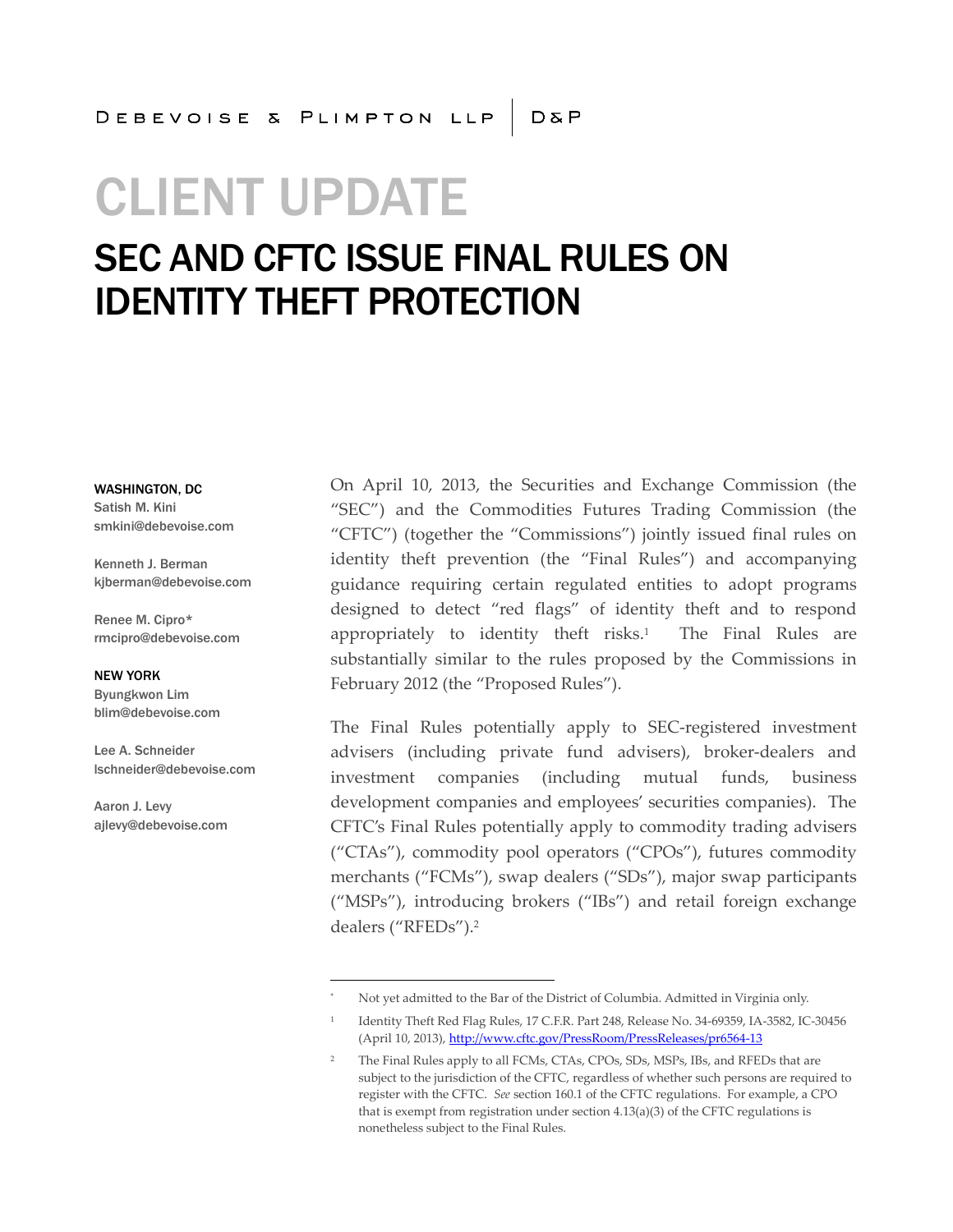During the SEC's open meeting, Commissioner Luis Aguilar urged private fund advisers newly registered with the SEC to pay close attention to the Final Rules.<sup>3</sup> As Commissioner Aguilar noted, many entities covered by the Final Rules already should have identity theft programs in place, pursuant to similar identity theft rules adopted in 2007 by other federal financial regulators.<sup>4</sup> This may not be the case for private fund advisers, however, and the SEC's adopting release offers a number of examples, discussed below, to help advisers understand whether they fall within the scope of the Final Rules.

An entity that falls within the scope of the Final Rules must adopt a program to detect and respond appropriately to identity theft red flags. The program should include policies and procedures designed to identify identity theft red flags, detect their occurrence and respond appropriately. The program must be overseen by an entity's board of directors, an appropriate committee thereof or a designated senior management employee and provide for staff training. An entity that initially determines it does not need to have a program in place (because it does not offer the types of accounts covered by the Final Rules) is required to periodically reassess whether changes in its accounts call on it to develop and implement a program.

The Final Rules will become effective 30 days after publication in the Federal Register. Affected entities will have six months thereafter to come into compliance with the new rules. Private fund advisers, CTAs, CPOs, FCMs, SDs, MSPs, IBs and RFEDs in particular should assess whether they are subject to the Final Rules and develop appropriate programs.

# SCOPE OF THE IDENTITY THEFT RULES: WHICH FIRMS ARE REQUIRED TO HAVE AN IDENTITY THEFT PROGRAM?

Three key definitions determine whether an entity must adopt an identity theft program. To be covered by the Final Rules, the entity must be either a "*financial institution*" or a "*creditor*" and must offer and maintain one or more "covered accounts."

<sup>&</sup>lt;sup>3</sup> Private fund advisers that continue to be exempt from registration with the SEC are not subject to the new rules.

<sup>4</sup> In 2007, the federal banking regulators and the Federal Trade Commission ("FTC") issued identity theft rules required by amendments to the Fair Credit Reporting Act ("FCRA"). The FTC's rules applied to firms regulated by the CFTC and SEC, because the CFTC and SEC were not included in the list of federal agencies required to adopt and enforce identity theft rules. This changed with the passage of the Dodd-Frank Wall Street Reform and Consumer Protect Act, which gave the Commissions rule-writing and enforcement authority under the FCRA provisions. See FCRA § 615(e)(1), 15. U.S.C. § 1681m(e)(1).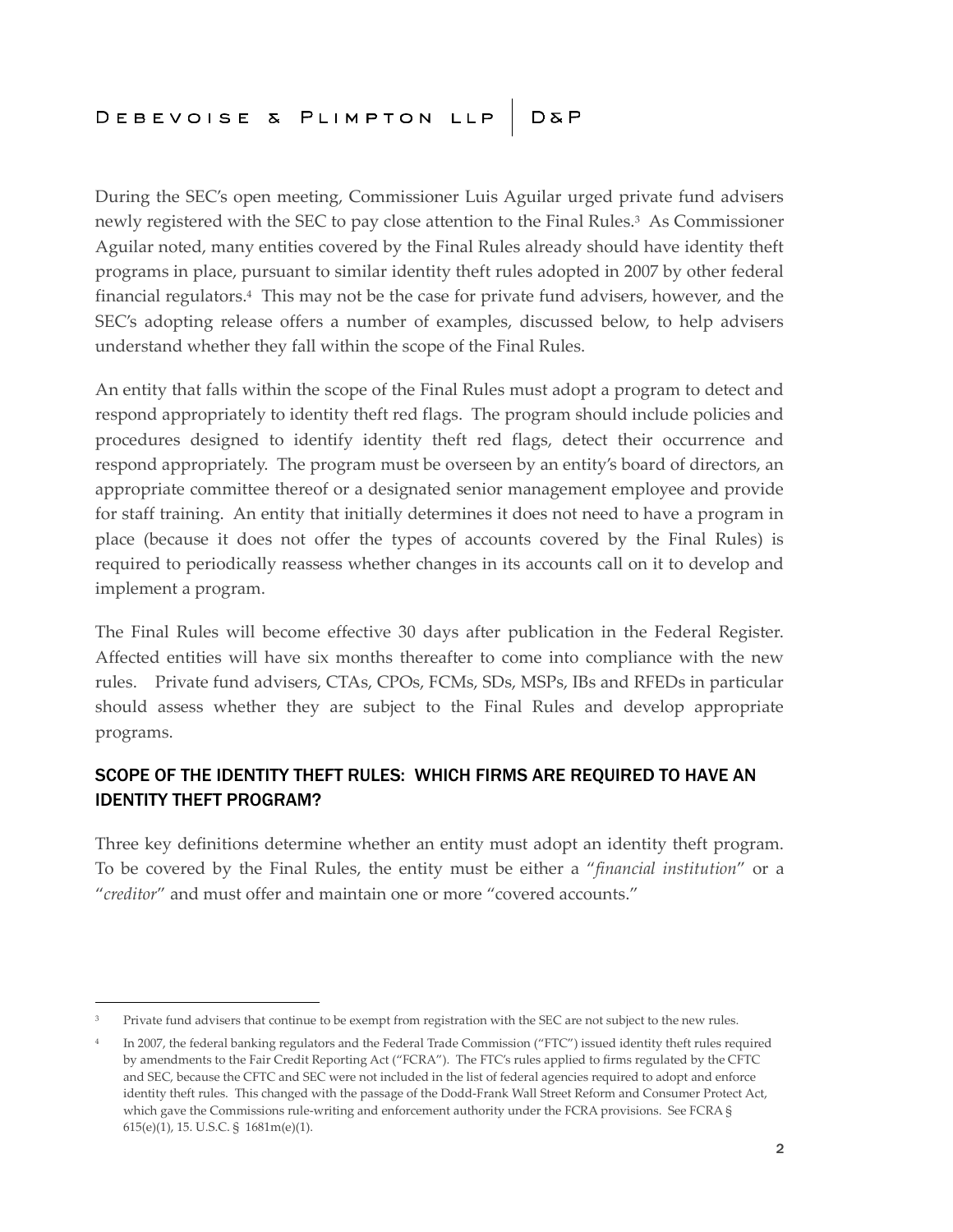#### *Financial Institution*

A "financial institution" is defined to include certain banks and credit unions and "any other person that, directly or indirectly, holds a transaction account" belonging to an individual – that is, a natural person. A transaction account is an account that enables the accountholder to make payments or transfers to third parties.

In response to the Proposed Rules, certain commenters argued that investment advisers generally not "hold" transaction accounts and, thus, should be excluded from the definition of "financial institution." The SEC rejected this argument on the basis that advisers "who have the ability to direct transfers or payments from accounts belonging to individuals to third parties upon the individuals' instructions, or who act as agents on behalf of individuals" are susceptible to identity theft risks and should take steps to protect investors from such risks.

Under the SEC's approach, an investment adviser with authority (by power of attorney or otherwise) to withdraw money from an individual investor's account and direct payments to third parties according to the investor's instructions is a "financial institution," even if the investor's assets are physically held with a qualified custodian. The SEC also takes the position that a private fund adviser with authority, per an arrangement with a fund that it manages or with the individual investing in such fund, to direct an individual investor's investment proceeds (e.g., redemptions, distributions) to third parties is a "financial institution." By contrast, an adviser with authority to withdraw money from an investor's account only for the purpose of deducting the adviser's fees is not a financial institution and, thus, is not required to comply with the Final Rules. In addition, the SEC notes that an investment adviser that has a "narrowly-drafted" power of attorney with an investor under which the adviser has no authority to redirect the investor's investment proceeds to third parties or others upon instructions from the investor may not be a financial institution.

The SEC expects "most" advisers to private funds will be subject to the Final Rules based on an assumption that the private funds they manage will typically have at least one investor who is a natural person. Whether or not this assumption is correct for the "main funds" of many institutional managers, the Final Rules do not contain an exception for investors who are employees of the investment adviser. Additionally, some private fund advisers may engage in lending activities that would qualify them as creditors under the Final Rules, as explained next.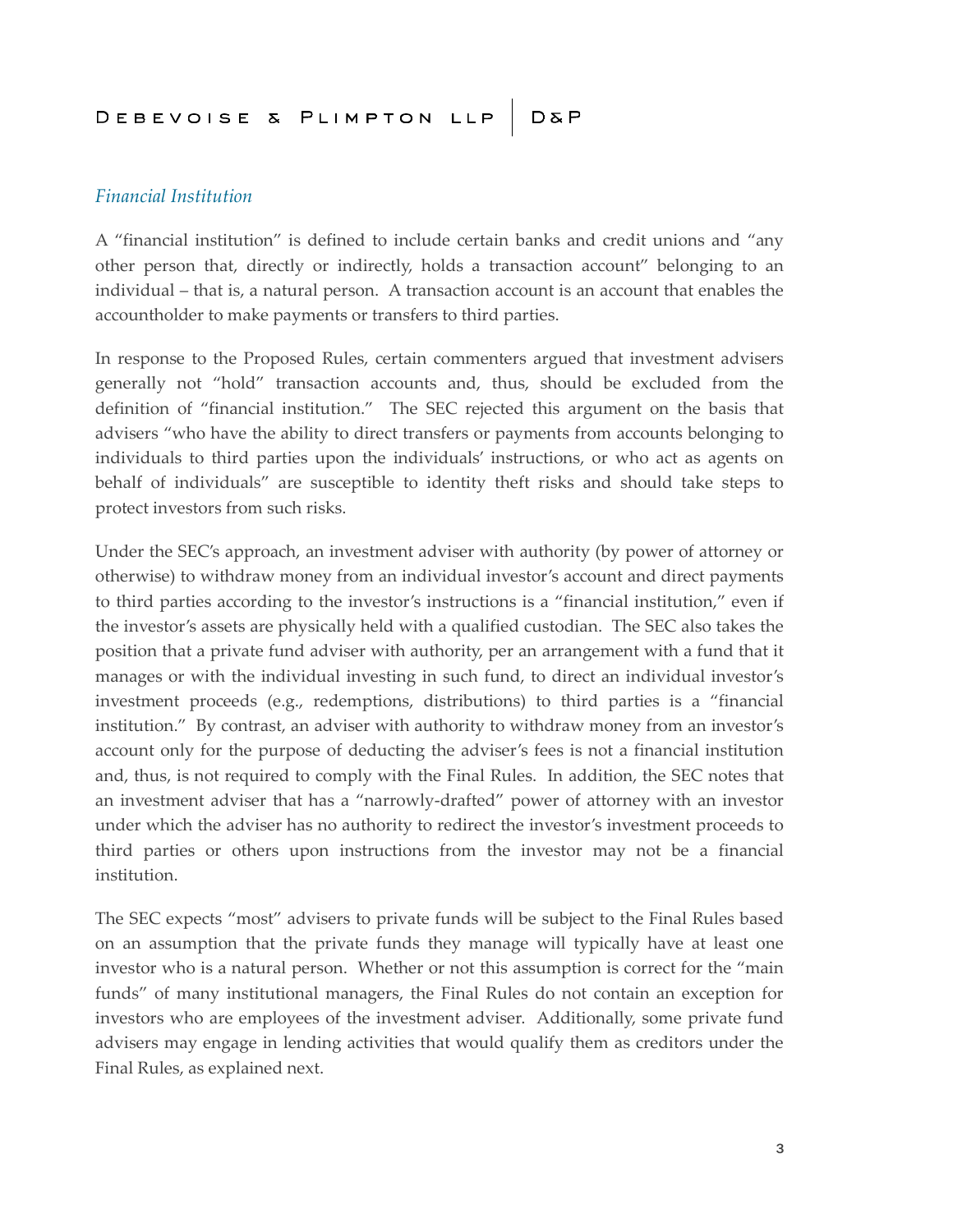## *Creditor*

A "creditor" is defined as a person who "regularly extends, renews or continues credit; regularly arranges for the extension, renewal or continuation of credit; or in acting as an assignee of an original creditor, participates in the decision to extend, renew or continue credit." Importantly, the term creditor is not limited to firms that extend credit to individuals; rather, firms that extend credit exclusively to entities may be creditors.

The SEC definition includes broker-dealers that offer margin accounts, securities lending services or short selling services. Some commenters had suggested that most investment advisers would not meet the "creditor" definition. In response, the SEC noted that an investment adviser could potentially be a creditor if it advances funds to an investor (other than for "expenses incidental to services provided by that adviser"). The SEC also noted that a creditor would include a private fund adviser that "regularly and in the ordinary course of business lends money … to permit investors to make an investment in the fund, pending the receipt or clearance of an investor's check or wire transfer." The SEC explained that a private fund adviser would not be a creditor solely because the funds it manages regularly borrow from third-party credit facilities pending receipt of investor contributions.

The CFTC definitions of "financial institution" and "creditor" only apply to CTAs, CPOs, FCMs, SDs, MSPs, IBs, and RFEDs that meet the above definitions. Importantly, the Final Rules apply to all FCMs, CTAs, CPOs, SDs, MSPs, IBs and RFEDs that are subject to the jurisdiction of the CFTC, regardless of whether such persons are required to register with the CFTC. For example, a CPO that is exempt from registration under  $4.13(a)(3)$  of the CFTC regulations is nonetheless subject to the Final Rules.

## *Covered Accounts*

As noted, a financial institution or creditor must establish a red flags program only if it offers or maintains a "covered account." A covered account includes both (a) an account offered or maintained "primarily for personal, family, or household purposes, that involves or is designed to permit multiple payments or transactions;" and (b) "any other account that the financial institution or creditor offers or maintains for which there is a *reasonably foreseeable risk* to customers or to the safety and soundness of the financial institution or creditor from identity theft" (emphasis added).<sup>5</sup>

<sup>&</sup>lt;sup>5</sup> The first prong of the SEC's definition includes brokerage accounts with a broker-dealer and accounts maintained by a mutual fund (or its agent) that permits wire transfers or other payments to third parties; the first prong of the CFTC's definition includes margin accounts. An "account" is defined as a "continuing relationship established by a person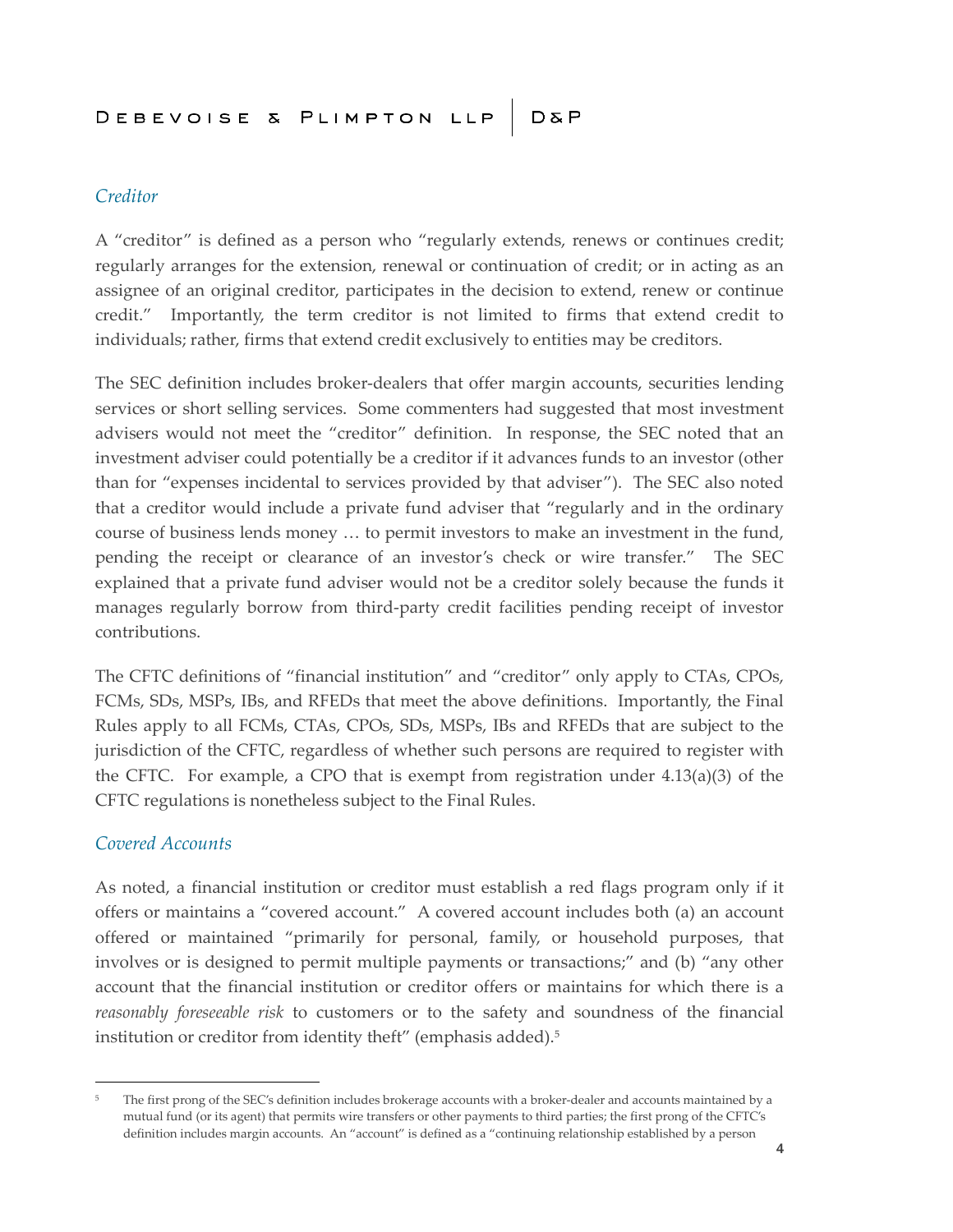The first prong of this definition applies exclusively to accounts that a firm holds for individuals, but the second prong may include accounts offered not only to individuals but also to businesses and other entities. The second prong also requires a subjective judgment: Under the second prong, financial institutions and creditors will need to determine whether the business and personal accounts they offer pose a risk of identity theft. In this regard, the Commissions acknowledge in the adopting release that some financial institutions and creditors engage predominantly in transactions with businesses, where the risk of identity theft is minimal. In these situations, a firm may determine that the accounts it offers do not pose "a reasonably foreseeable risk" of identity theft and, therefore, the firm may decide that it does not maintain covered accounts and need not develop an identity theft program. Such a determination would need to be reassessed periodically.

To determine if its accounts pose a risk of identity theft, a firm must review (a) the methods it uses to open account (e.g., does the firm permit accounts to be opened on the internet or otherwise remotely rather than face-to-face); (b) the methods it uses to provide access to access to accounts; and (c) its previous experiences with identity theft (e.g., has the firm or its accounts been victims of identity theft). The Commissions indicate that these periodic risk determinations will need to be documented.

# IMPLEMENTATION AND ADMINISTRATION OF THE IDENTITY THEFT RED FLAGS PROGRAM: WHAT MUST FIRMS DO?

A financial institution or creditor that offers or maintains covered accounts must develop and implement a written identity theft program appropriate for the size and complexity of the firm. The program must contain four elements and include appropriate oversight.

# *Elements of a Program*

The final rules and a set of accompanying guidelines, which are intended to assist firms with compliance, set out four elements required in an identity theft program.

■ *Identifying red flags*. The program must include reasonable policies and procedures to identify "red flags" of identity theft and incorporate those red flags into the program. These red flags must be tailored so that they are relevant for the covered accounts that a firm offers. The guidelines accompanying the Final Rules include categories of red flags a firm should consider: (a) alerts, notifications or other warnings received from

with a financial institution or creditor to obtain a product or service for personal, family, household or business purposes."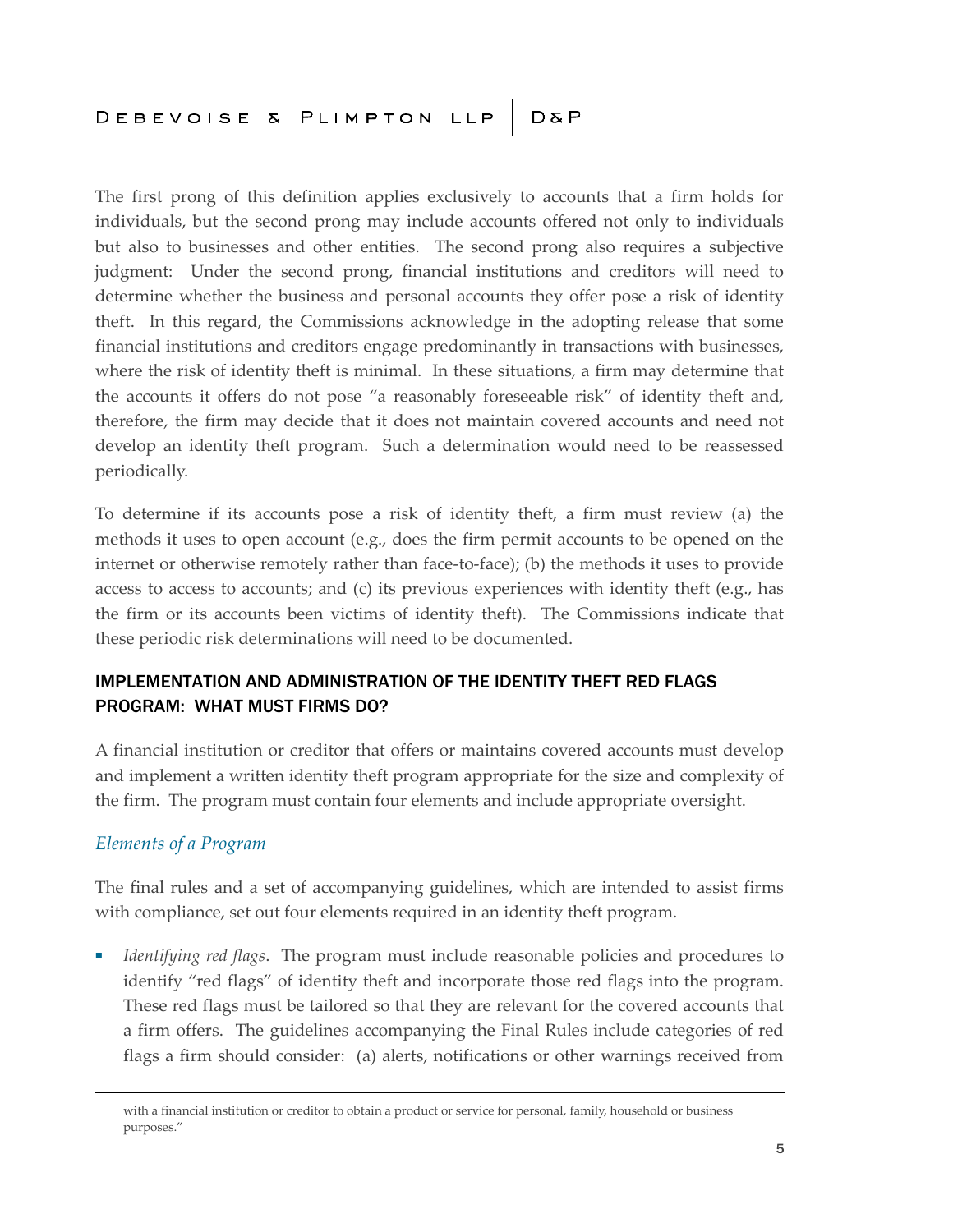consumer reporting agencies or service providers; (b) presentation of suspicious documents, such as documents that appear to have been altered or forged; (c) presentation of suspicious personal identifying information, such as suspicious address change; (d) unusual use of, or other suspicious activity related to, a covered account; and (e) notice from customers, victims of identity theft, law enforcement authorities or other persons regarding possible identity theft in connection with covered accounts.

- *Detecting red flags*. Policies and procedures should be developed to detect red flags. Procedures could include, for example, (a) obtaining identifying information about, and verifying the identity of, a person opening a covered account and (b) authenticating customers, monitoring transactions and verifying validity of change of address requests. Firms may incorporate the steps they take to comply with antimoney laundering and customer identification program requirements into this element of their identity theft programs.
- *Responding to red flags that are detected*. Firms must develop risk-based responses when identity theft risks are detected. Such responses may range from monitoring covered accounts; contacting the customer; changing any passwords, security codes or other security devices that permit access to covered accounts; or notifying law enforcement.
- *Periodically updating the program*. Finally, firms must have reasonable policies and procedures to update periodically their identity theft programs (including the relevant red flags). The Final Rules do not specify how frequently updating should occur but, instead, indicate that updating should be based on factors such as: experiences with identity theft, changes in methods of identity theft, changes in identity theft detection methodology, changes in accounts offered and changes in business arrangements (including corporate transactions and service provider relationships).

## *Oversight and Administration*

The Final Rules require the board of directors, an appropriate board committee or a designated senior management employee<sup>6</sup> of a financial institution or creditor to be involved in the oversight, development, implementation and administration of the identity theft program.

Specifically, the board, appropriate committee or senior management employee should: (a) assign specific responsibility for the program's implementation; (b) review reports

<sup>6</sup> In the adopting release, the SEC notes that the designated senior management employee who is responsible for the oversight of a broker-dealer's, investment company's or investment adviser's program may be the entity's chief compliance officer.